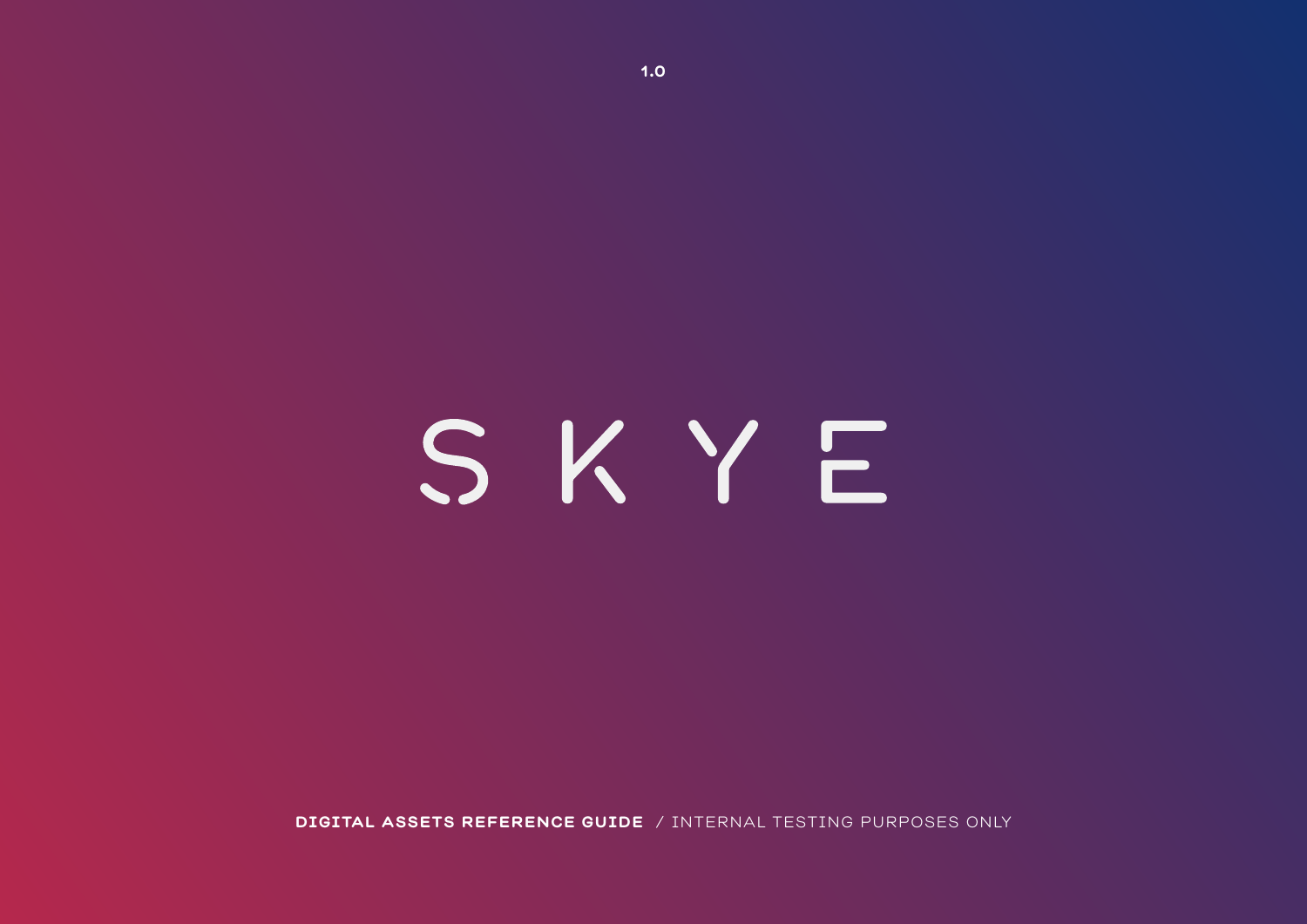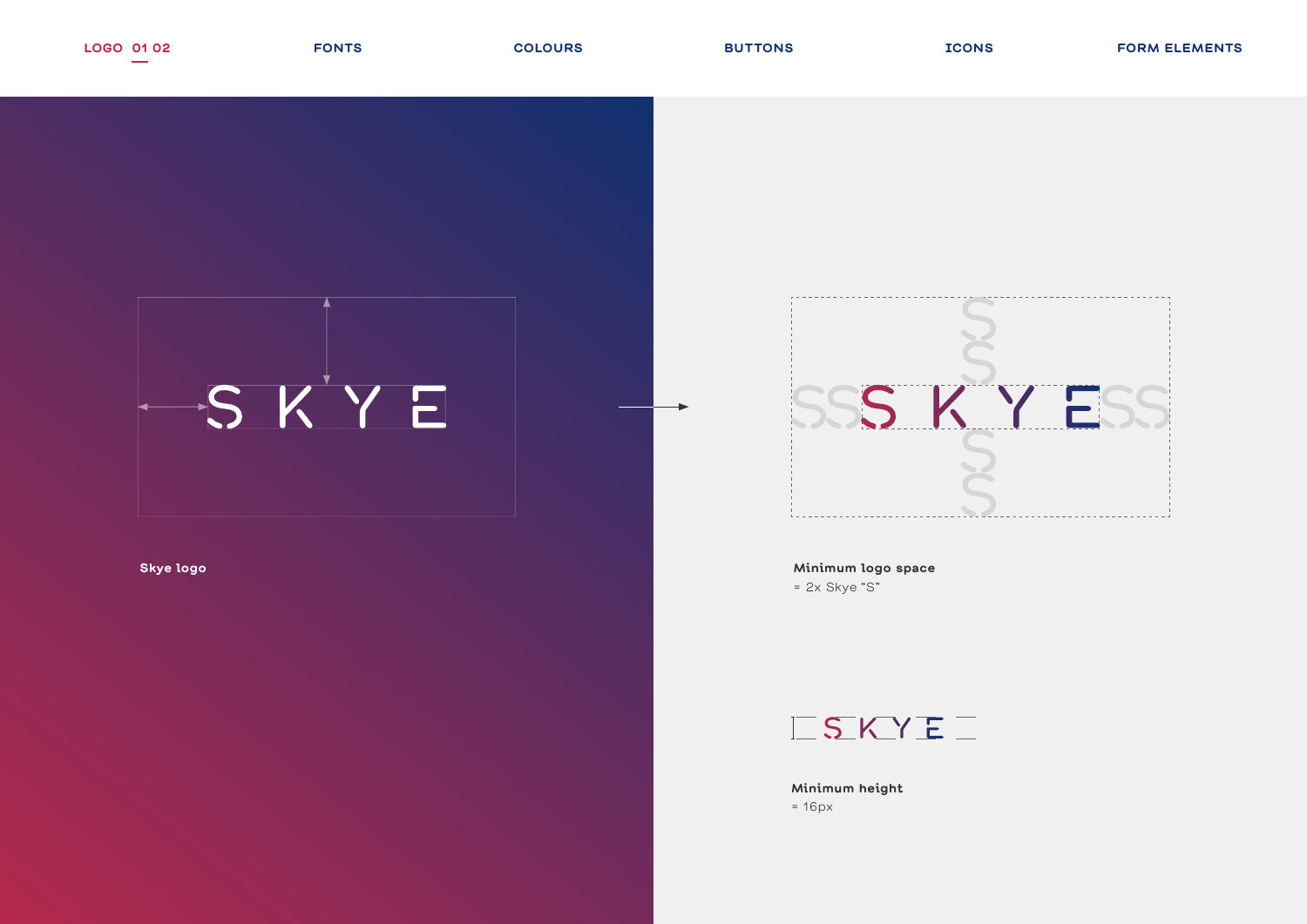SKYE

SKYE

|--|

**Primary Logo** White Logo on Gradient Background **01 02**

**Secondary Logo** Gradient Logo on White Background

SKYE

SKYE



**White Logo 03** White Logo on Black Background<br> **04** White Logo on Black Background



**Black Logo** Black Logo on White Background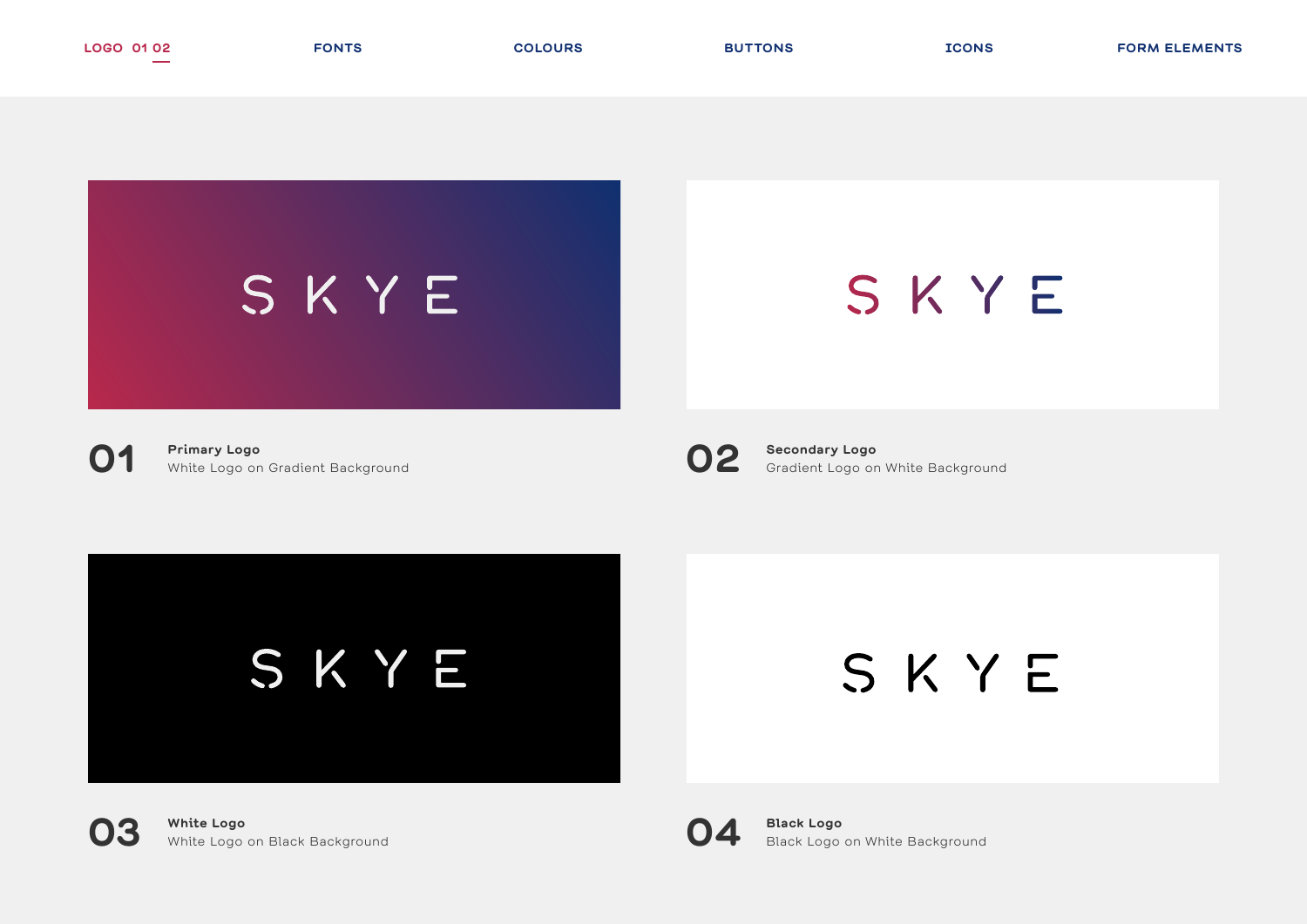| LOGO 01 02                                      | <b>FONTS</b>   | <b>COLOURS</b>                 | <b>BUTTONS</b>                           | <b>ICONS</b> | <b>FORM ELEMENTS</b>            |
|-------------------------------------------------|----------------|--------------------------------|------------------------------------------|--------------|---------------------------------|
| ID                                              | <b>FONT</b>    | <b>STYLE</b>                   | <b>COLOUR</b>                            | <b>SIZE</b>  | <b>LETTER</b><br><b>SPACING</b> |
| H <sub>1</sub>                                  | <b>Chapeau</b> | <b>Bold, Sentence case</b>     | <b>Blue: #103070</b><br><b>The State</b> | 50px         | 1px                             |
| <b>H2</b>                                       | <b>Chapeau</b> | <b>Bold, Sentence case</b>     | <b>Red: #B8284C</b>                      | 35px         | 1px                             |
| H3                                              | <b>Chapeau</b> | <b>Bold, Sentence case</b>     | <b>Blue: #103070</b>                     | 30px         | 1px                             |
| Form label                                      | Chapeau        | <b>Bold, Sentence case</b>     | Dark grey: #333333                       | 15px         | 1px                             |
| <b>BUTTON TEXT</b><br><b>PRIMARY - ACTIVE</b>   | <b>CHAPEAU</b> | <b>BOLD, CAPS</b>              | WHITE: #FFFFFFF                          | 30PX         | 2PX                             |
| <b>BUTTON TEXT</b><br><b>PRIMARY - HOVER</b>    | <b>CHAPEAU</b> | <b>BOLD, CAPS</b>              | <b>RED: #B8284C</b>                      | <b>30PX</b>  | 2PX                             |
| <b>BUTTON TEXT</b><br><b>PRIMARY - DISABLED</b> | <b>CHAPEAU</b> | <b>BOLD, CAPS</b>              | DARK GREY: #333333<br><b>Talent</b>      | 30PX         | 2PX                             |
| <b>BUTTON TEXT</b><br><b>SECONDARY - ACTIVE</b> | <b>CHAPEAU</b> | <b>BOLD, CAPS</b>              | <b>BLUE: #103070</b>                     | <b>30PX</b>  | 2PX                             |
| <b>BUTTON TEXT</b><br><b>SECONDARY - HOVER</b>  | <b>CHAPEAU</b> | <b>BOLD, CAPS</b>              | <b>RED: #B8284C</b>                      | <b>30PX</b>  | 2PX                             |
| Body                                            | Helvetica      | Regular                        | Dark grey: #333333                       | 17px         |                                 |
| <b>Body links</b>                               | Helvetica      | Regular; Text decoration: none | Red: #B8284C                             | 17px         |                                 |
| Footer body                                     | Helvetica      | Regular                        | Dark grey: #333333                       | 12px         | $\overline{\phantom{a}}$        |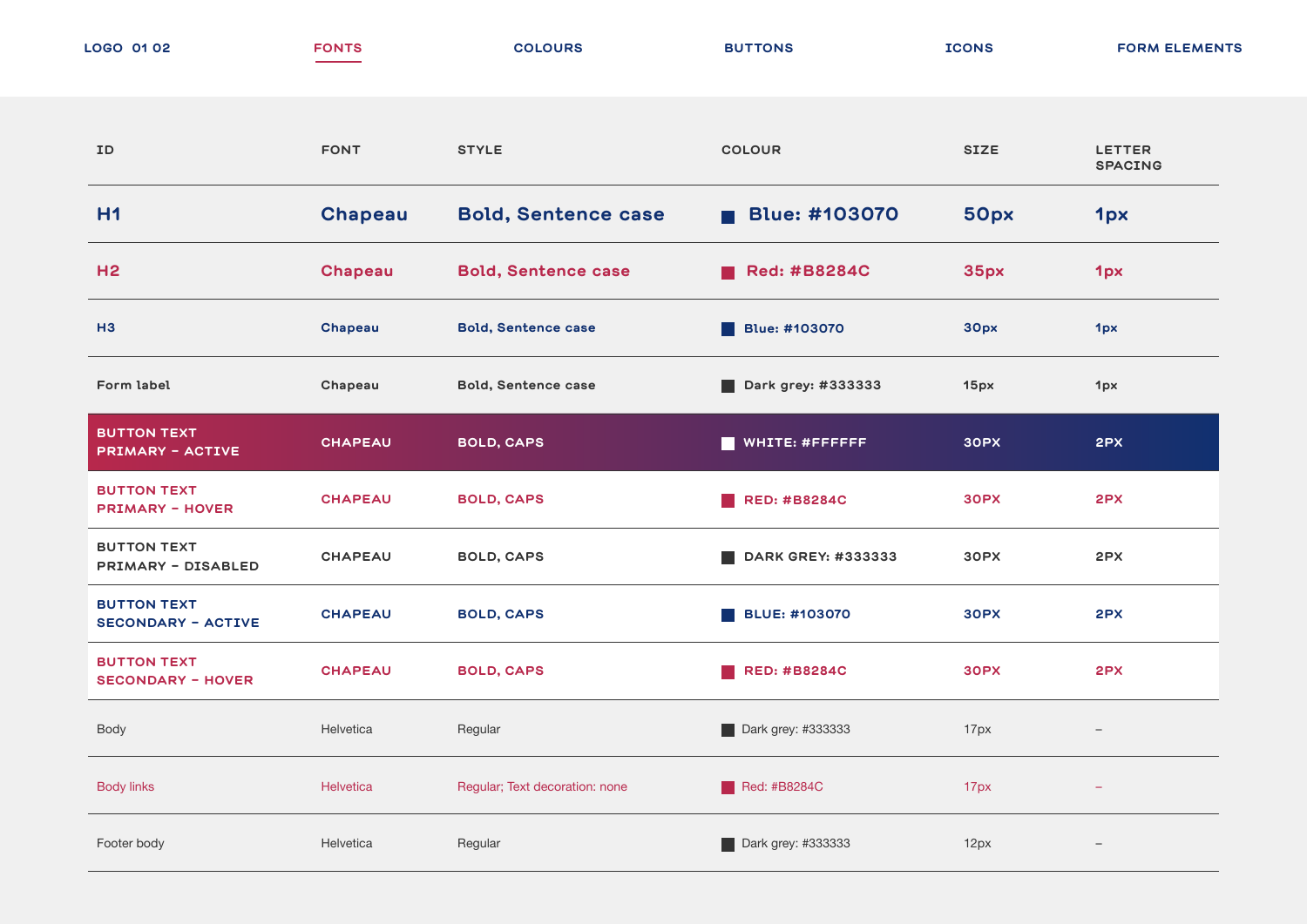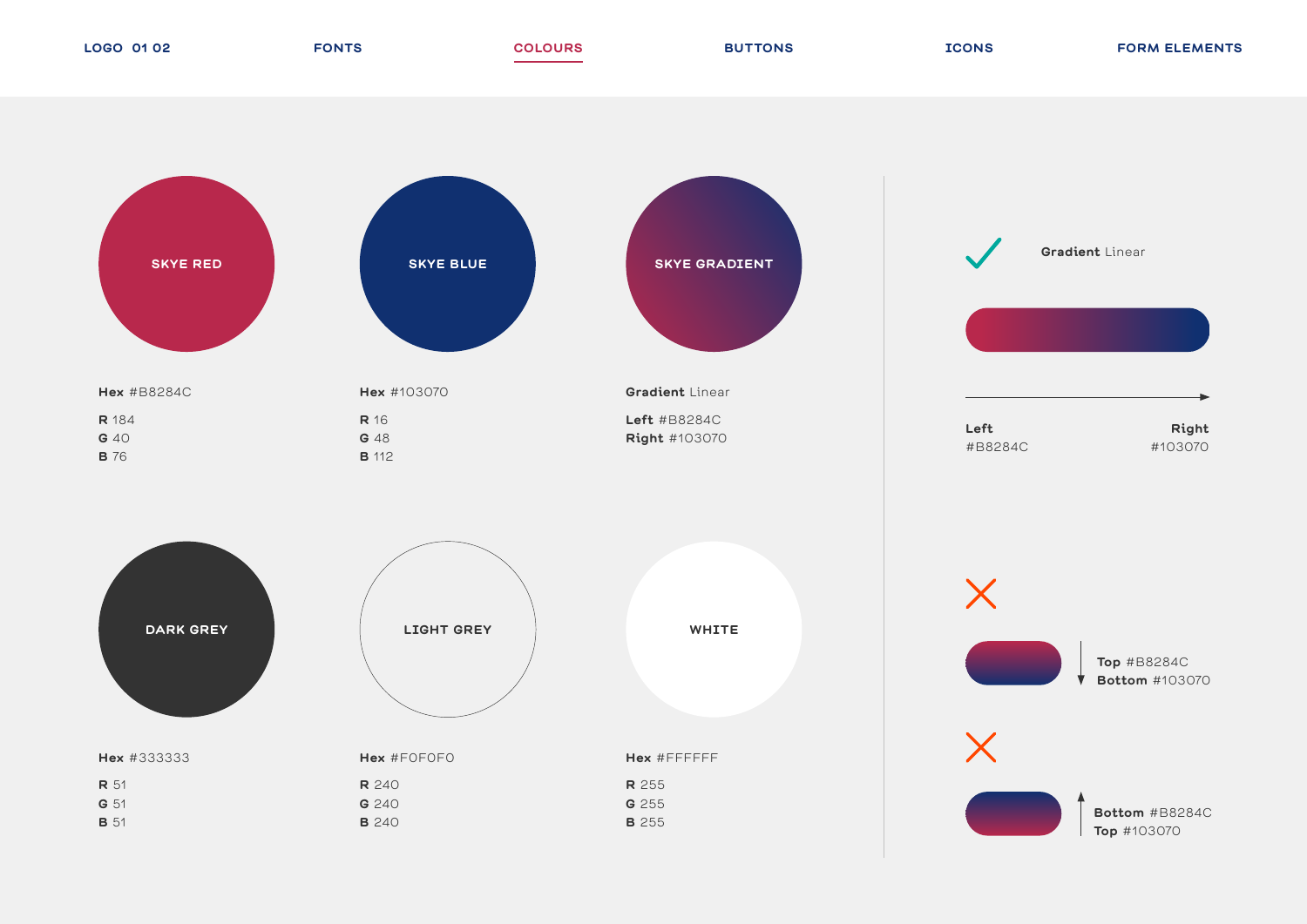# **PRIMARY**

### **PRIMARY BUTTON / ACTIVE**

# **Font**

Colour: #FFFFFF Style: Bold, CAPS Letter spacing: 2px

# **Button**

Linear gradient: Left-Red #B8284C to Right-Blue #103070 Border-radius: 50px

**HOVER**

 $\blacktriangledown$ 

# **Font** Colour: #B8284C Style Bold, CAPS Letter spacing 2px

**Button** Background: #FFFFFF

# **DISABLED**

**Font** Colour: #333333

# **SECONDARY a**

# **SECONDARY BUTTON / ACTIVE**

# **Font**

Colour: #103070 Style: Bold, CAPS Letter spacing: 2px

**Button**  Border: Blue #103070, 1px Border-radius: 50px

**HOVER**

**Font** Colour: #B8284C Style: Bold, CAPS Letter spacing: 2px

**Button**  Border: Red #B8284C, 1px



# **SMALL BUTTON / ACTIVE**

# **Font**

Colour: #103070 Style: Bold, CAPS Letter spacing: 2px

**Button**  Border: Blue #103070, 1px Border-radius: 50px



# **Font** Colour: #B8284C Style: Bold, CAPS Letter spacing: 2px

**Button**  Border: Red #B8284C, 1px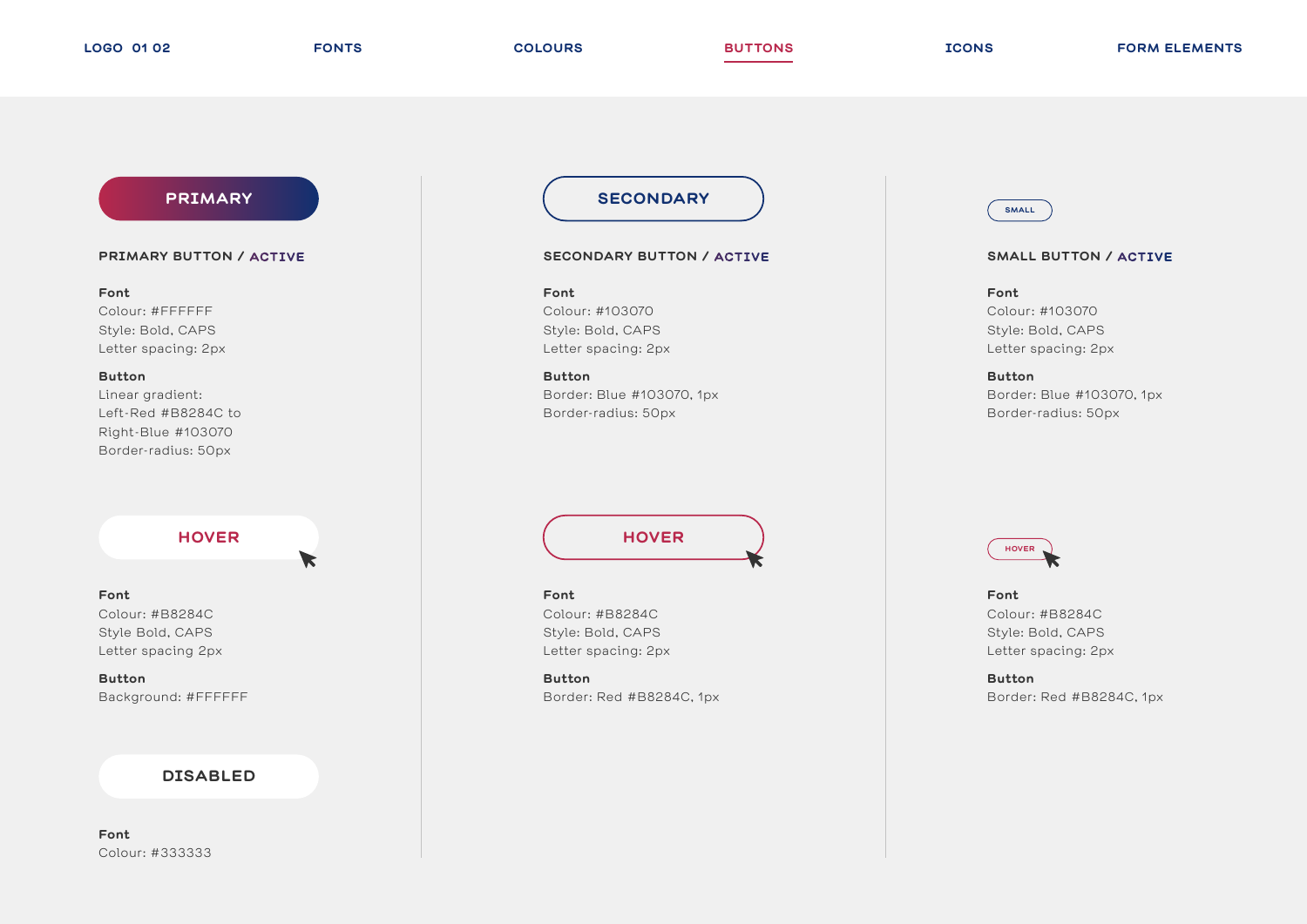